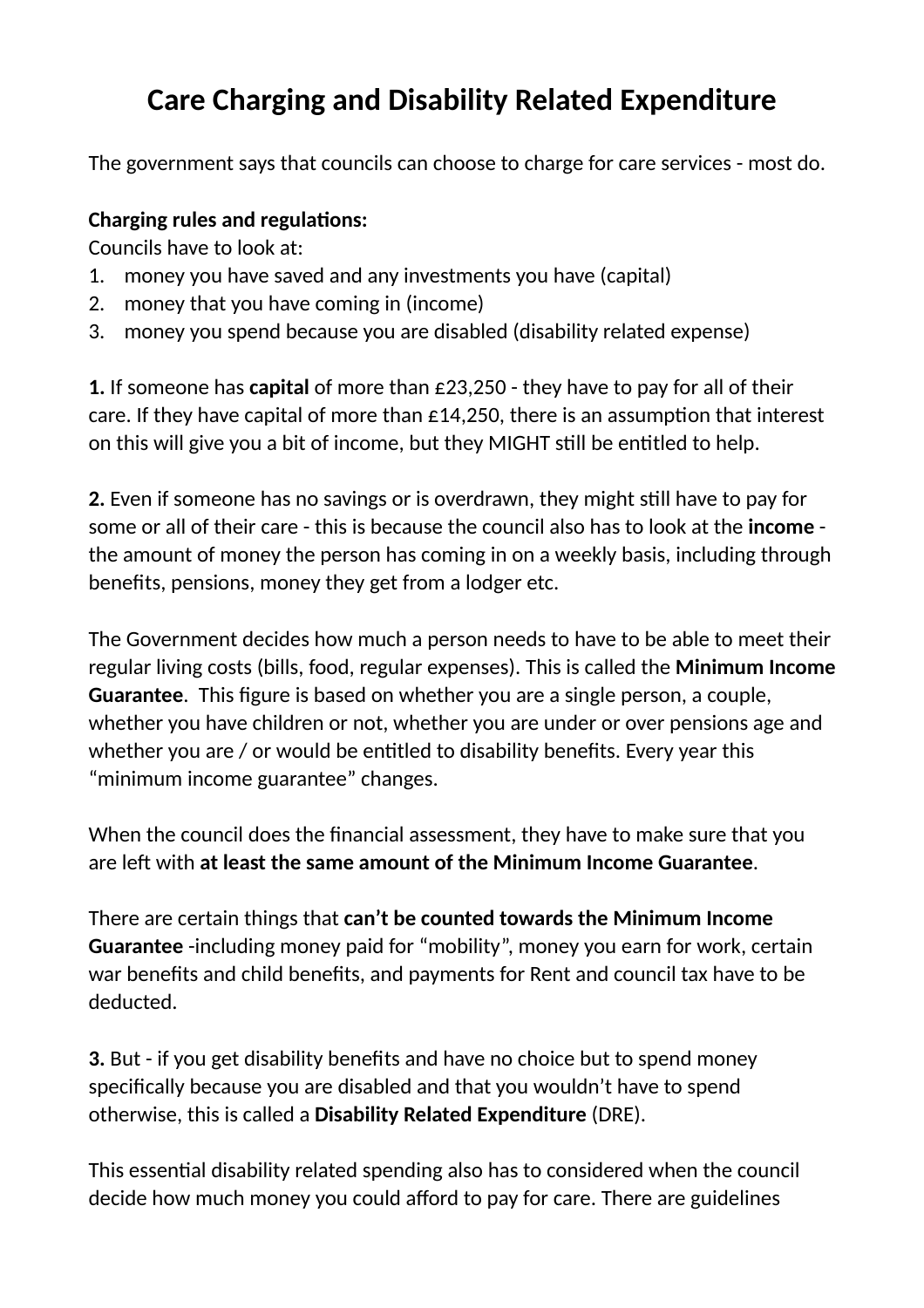about what is and isn't classed as disability related expenditure… but you have to be able to prove that you have already spent the money, it is essential (not just a choice) and that there wasn't any other organisation that should have paid.

## **4. Calcula6ng:**

To calculate the maximum you can afford to contribute, the council looks at:

- the total amount of benefits, pension or other non-employment related income you have,
- they then disregard the income that is not supposed to be counted,
- they deduct the amount that the government says is the Minimum Income Guarantee and any Disability Related Expenditure.
- Anything over the Minimum Income Guarantee is the "disposable income" and the amount that is seen as being available to pay for care.

## **5. The cost of your care and how much you actually pay:**

Legislation says that you cannot be charged more than the actual cost of the care you are getting. If you have been told that can contribute:

If your **actual care costs** are the **same as, or less** than the maximum amount they say you have to contribute, **you pay for all of the care**. The council doesn't pay anything.

If the **cost of your care** is **more than your contribution** you pay your **contribution first and then the council tops** up to cover the rest of the actual cost of your care. **You always have to pay your contribution first** so, even if you choose to have less support, you still have to pay the first part.

As you can't be charged more than the actual cost of the care - if they are **unable to provide the care** that was agreed, so the **actual cost is lower** than your agreed contribution, you should **not be charged the full contribution**.

## **6. Some other key points about Charging …**

The Minimum Income Guarantee is significantly different depending on the person's age… and **is not sufficient to have a reasonably acceptable basic standard of living**  according to the Joseph Rowntree Foundation Minimum Income Standards report which says a single person needs £200 a week for the basics (excluding housing, council tax and childcare costs).

Debts are not taken into account as they say that it is not their fault that you got into debt, so on paper it might look like you can afford to pay more for your care than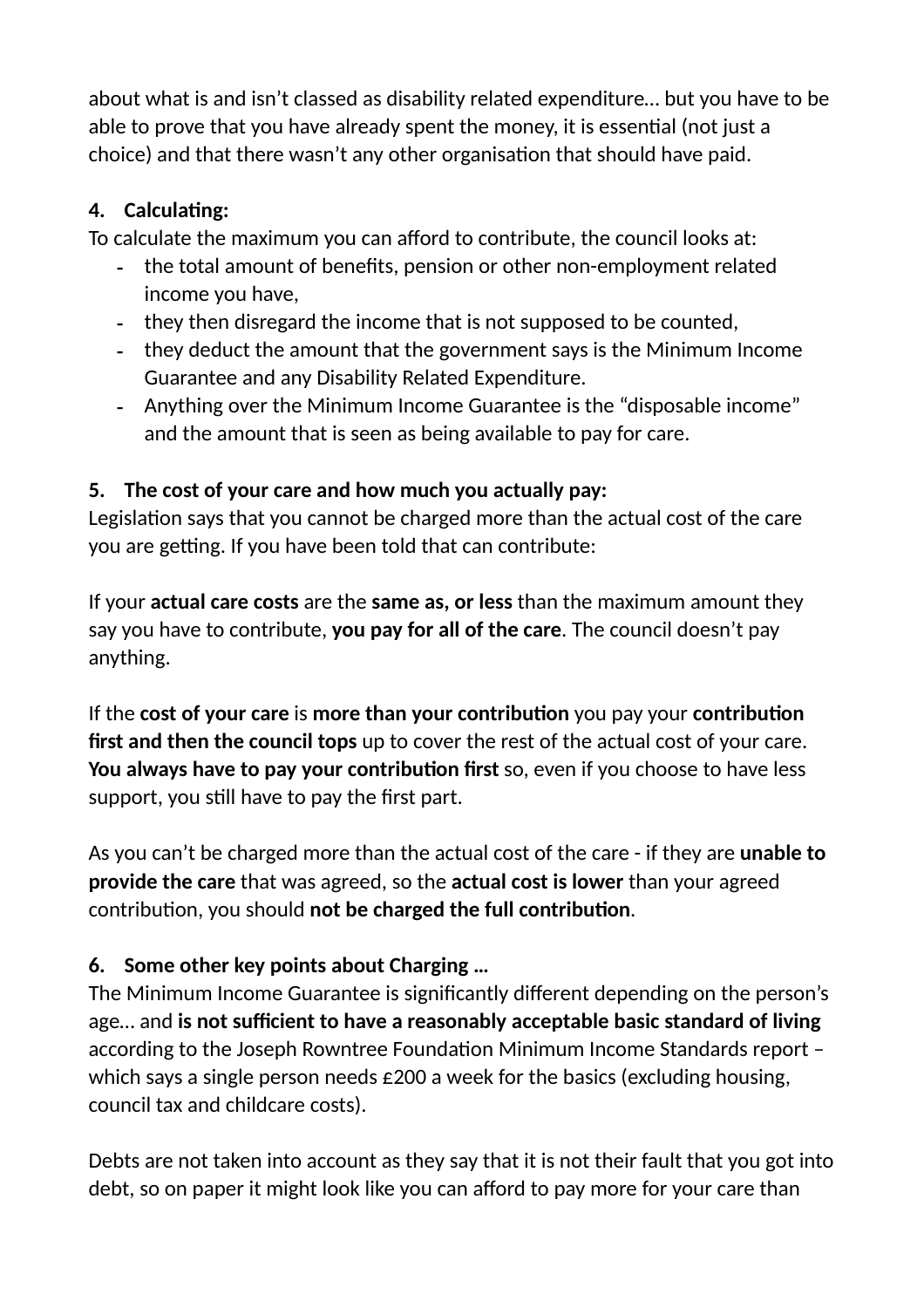you can actually afford. The legislation says that you are not supposed to be charged "more than you can reasonably afford" (**8.45** of the **Statutory Guidance**).

## **What is a Disability Related Expenditure?**

- 1. Money you pay for a SPECIALIST piece of equipment or service that only someone who has poor health or a disability would use  $-$  e.g. a walking stick, or hours from a care agency
- 2. Money you have to pay for NON-SPECIALIST equipment or service that you HAVE to use due to your health condition or disability e.g. a hairdresser to WASH and DRY your hair or a gardener for BASIC GARDEN MAINTENANCE, if you can't do that yourself.
- 3. Money you have to pay, due to your health condition or disability for a regular item or service that costs more than a regular person would have to spend e.g. the ADDITIONAL cost of gluten free bread (if this is essential) or EXTRA heating costs if you need to keep warm.
- 4. Anything else that you have to buy due to your health condition or disability that you cannot get for free from somewhere else – e.g. if you have been refused a wheelchair or sufficient incontinence pads so have to pay privately.

- The council has to have a "fair and equitable" policy around disability-related expenditure - this means that although you might consider that something is a disability related expense, the council might not agree. It is important to be able to find ways to justify why it is disability related and why it is essential.

- For household bills and food, they compare spending to an average person, not what you would have spent if you weren't disabled. For instance, you might be a very frugal person - only spending £10 on electric and when you become disabled they go up to £15. To you this would mean a disability related expense of £5... but the average cost of electricity locally might be £17… this would mean that you are still paying below the average and your extra  $E_5$  in bills would still not be allowed as a disability related expense.

#### **Disability-related expenditure specifically mentioned in Guidance (Annex C)**

39) Where disability-related benefits are taken into account, the local authority should make an assessment and allow the person to keep enough benefit to pay for necessary disability-related expenditure to meet any needs which are not being met by the local authority.

40) In assessing disability-related expenditure, local authorities should include the following. However, it should also be noted that **this list is not intended to be**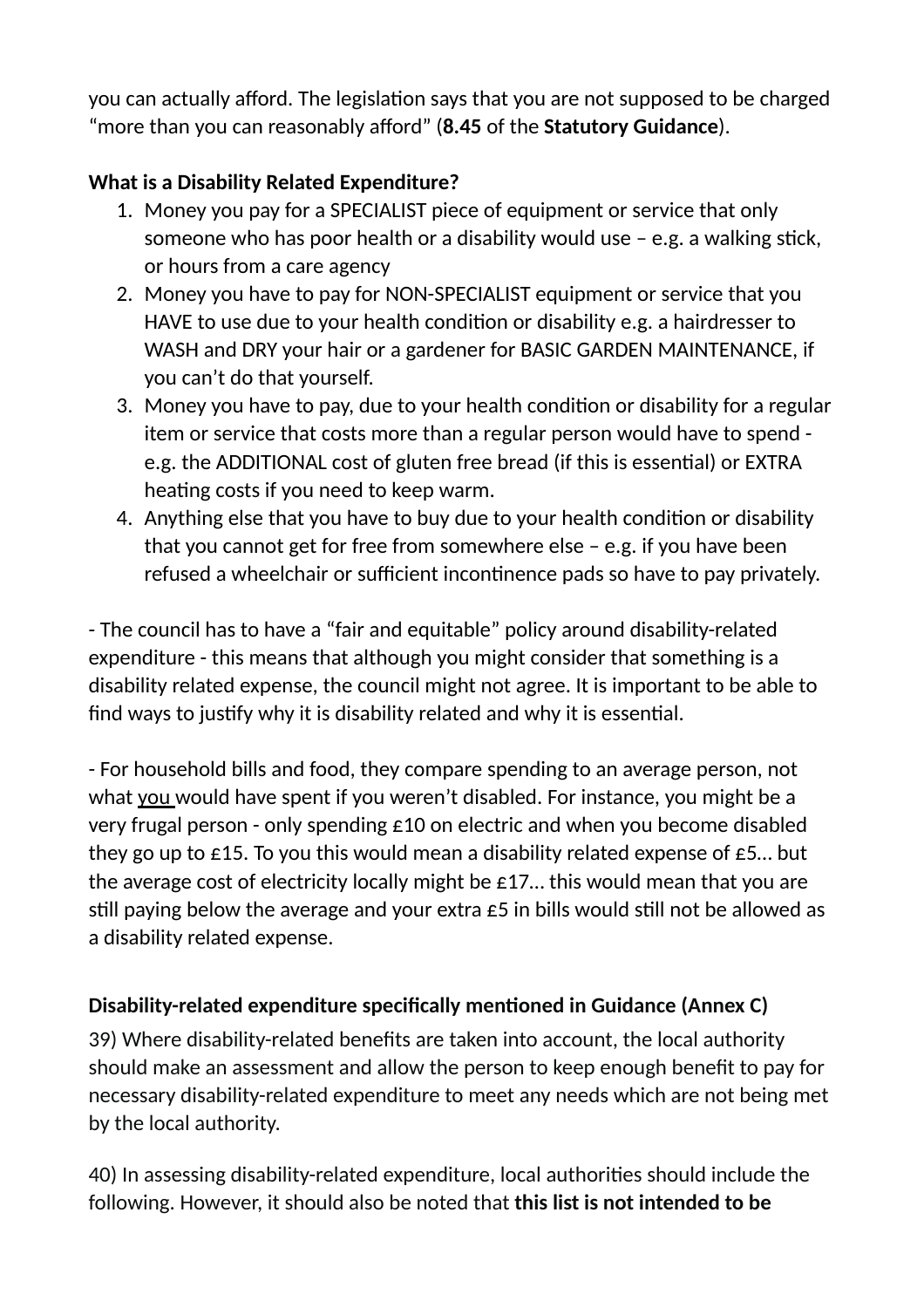## **exhaustive and any reasonable additional costs directly related to a person's disability should be included**:

- 1. (a) payment for any community alarm system
- 2. (b) costs of any privately arranged care services required, including respite care
- 3. (c) costs of any specialist items needed to meet the person's disability needs, for example:
- 1. (i) Day or night care which is not being arranged by the local authority
- 2. (ii) specialist washing powders or laundry
- 3. (iii) additional costs of special dietary needs due to illness or disability (the person may be asked for permission to approach their GP in cases of doubt)
- 4. (iv) special clothing or footwear, for example, where this needs to be specially made; or additional wear and tear to clothing and footwear caused by disability
- 5. (v) additional costs of bedding, for example, because of incontinence
- 6. (vi) any heating costs, or metered costs of water, above the average levels for the area and housing type
- 7. (vii) occasioned by age, medical condition or disability
- 8. (viii) reasonable costs of basic garden maintenance, cleaning, or domestic help, if necessitated by the individual's disability and not met by social services
- 9. (ix) purchase, maintenance, and repair of disability-related equipment, including equipment or transport needed to enter or remain in work; this may include IT costs, where necessitated by the disability; reasonable hire costs of equipment may be included, if due to waiting for supply of equipment from the local council
- 10.(x) personal assistance costs, including any household or other necessary costs arising for the person
- $11.(x)$  internet access for example for blind and partially sighted people
- 12.(xii) other transport costs necessitated by illness or disability, including costs of transport to day centres, over and above the mobility component of DLA or PIP, if in payment and available for these costs. In some cases, it may be reasonable for a council not to take account of claimed transport costs – if, for example, a suitable, cheaper form of transport, for example, council-provided transport to day centres is available, but has not been used
- 13.(xiii) in other cases, it may be reasonable for a council not to allow for items where a reasonable alternative is available at lesser cost. For example, a council might adopt a policy not to allow for the private purchase cost of continence pads, where these are available from the NHS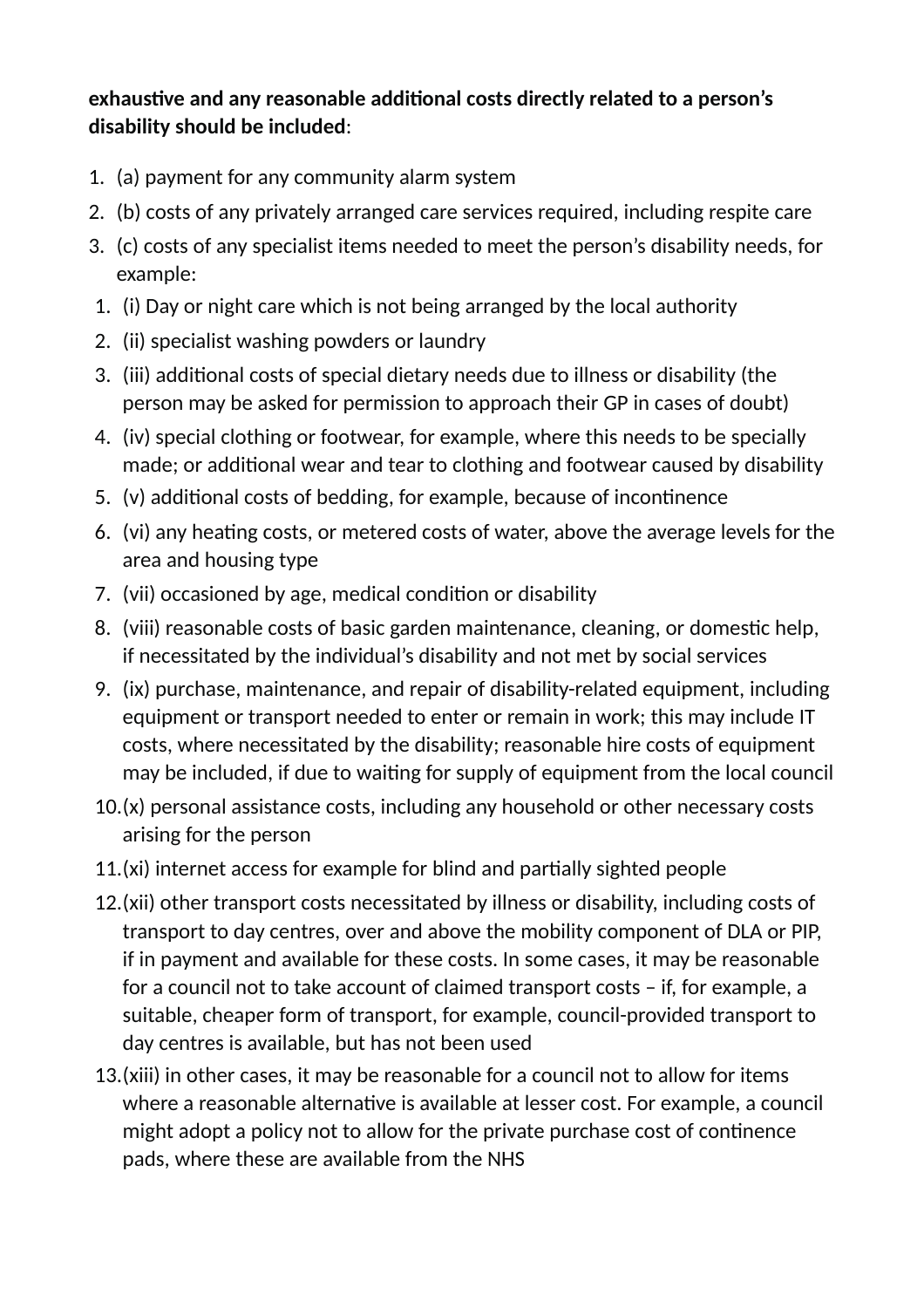41) The care plan may be a good starting point for considering what is necessary disability-related expenditure. However, flexibility is needed. What is disabilityrelated expenditure should not be limited to what is necessary for care and support. For example, above average heating costs should be considered.

## **Example of disability related expenditure**

Zach is visually impaired and describes the internet as a portal into the seeing world – in enabling him to access information that sighted people take for granted. For example he explains that if a sighted person wants to access information they can go to a library, pick up a book or buy an appropriate magazine that provides them with the information they need.

The internet is also a portal into shopping. For example without the internet if Zach wanted to shop for clothes, food or a gift he would have to wait until a friend or family member could accompany him on a trip out, he would be held by their schedule and they would then have to explain what goods were on offer, what an item looked like, the colour and would inevitably be based on the opinion and advice of said friend. A sighted person would be able to go into a shop when their schedule suits and consider what purchase to make on their own. The internet provides Zach with the freedom and independence to do these things on his own.

#### For more information:

**Care Act Statutory Guidance – Chapter about Financial Assessment**: https://www.gov.uk/government/publications/care-act-statutory-guidance/care[and-support-statutory-guidance#Chapter8](https://www.gov.uk/government/publications/care-act-statutory-guidance/care-and-support-statutory-guidance%23Chapter8)

## **Care and Support (Charging and Assessment of Resources) Regulation 2014** http://www.legislation.gov.uk/uksi/2014/2672/made

#### **Minimum Income Guarantee Allowance 2019-2020**

https://assets.publishing.service.gov.uk/government/uploads/system/uploads/ attachment data/file/772969/Social care charging for care and support -[\\_LAC\\_2019.pdf](https://assets.publishing.service.gov.uk/government/uploads/system/uploads/attachment_data/file/772969/Social_care_charging_for_care_and_support_-_LAC_2019.pdf)

**Minimum Income Standards Report 2019 - Joseph Rowntree Foundation.** https://www.irf.org.uk/file/52232/download?token=nmIGNHMP&filetype=full[report](https://www.jrf.org.uk/file/52232/download?token=nmIGNHMP&filetype=full-report)